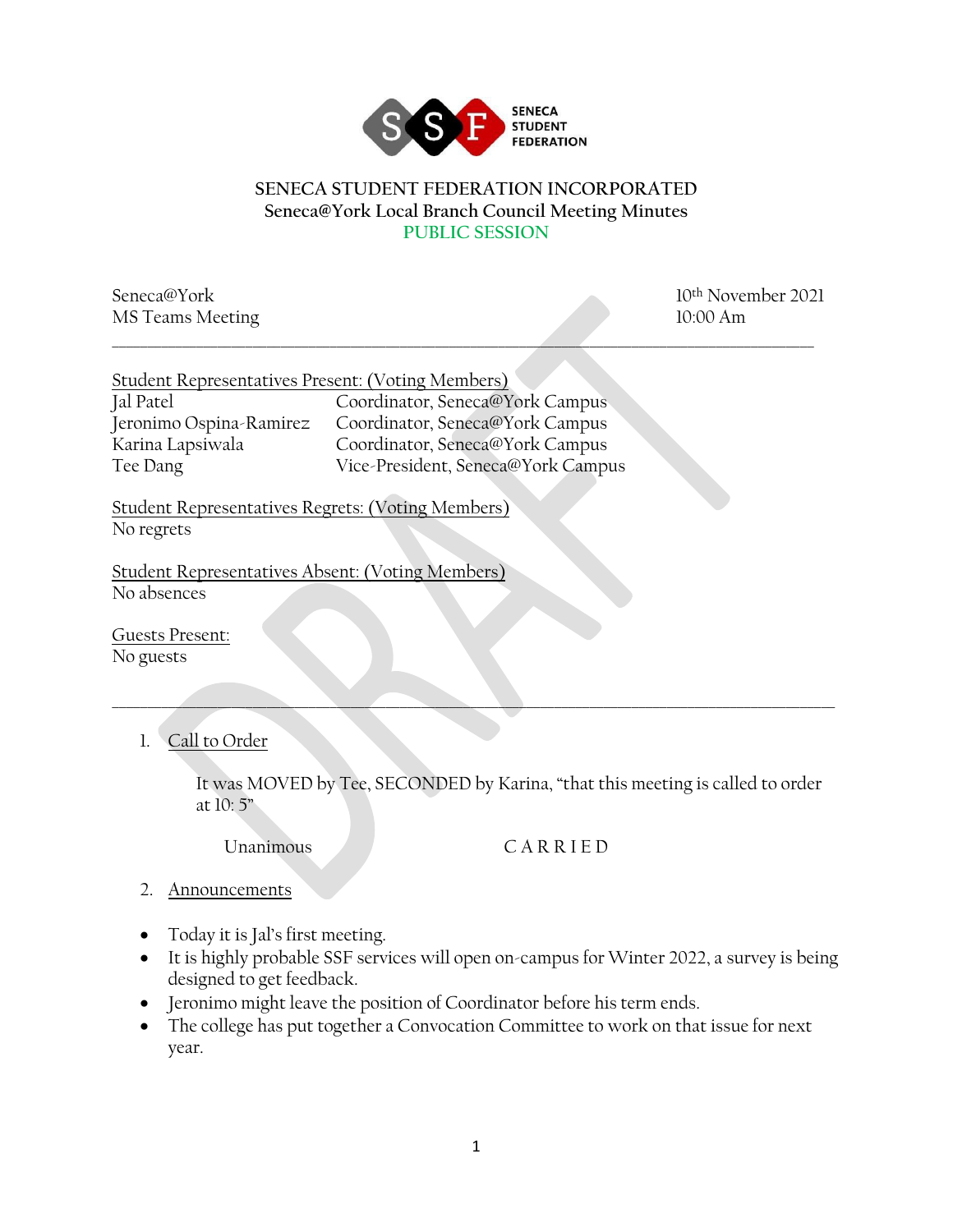3. Acceptance of Agenda for 10th November 2021

It was MOVED by Jeronimo and SECONDED by Tee, "that the agenda for 10<sup>th</sup> November 2021 be accepted as presented".

Unanimous C A R R I E D

- 4. Conflicts of Interest No conflicts
- 5. Acceptance of Local Branch Meeting Minutes

It was MOVED by Karina, and SECONDED by Tee, "that the Seneca@York Campus Local Branch Council Public Session meeting minutes for 20th October 2021, be accepted as presented".

Unanimous C A R R I E D

- 6. Agenda Items
	- a) Goals for next term:
		- Tee has sent a form for council members to fill in what their goals are. The form should be completed and submitted by the end of the week (Friday, November 12, 2021)

## b) Class visits:

- Each council member will contact 5 program coordinators to schedule class visits.
- A template email will be used.
- Do not send repeated emails to program coordinators if they oversee several programs.
- c) Student engagement via IG
	- Karina engages students mainly on WhatsApp.
	- Tee wants to create "How to" reels to share on IG.
	- Jeronimo hosted an IG Live in collaboration with Seneca International.
	- Council does not monitor SSSFYORK account: general questions, no advocacy issues. Samir monitoring account.
	- SSFYORK IG page should be updated to the new council.
	- Marketing working on rebranding.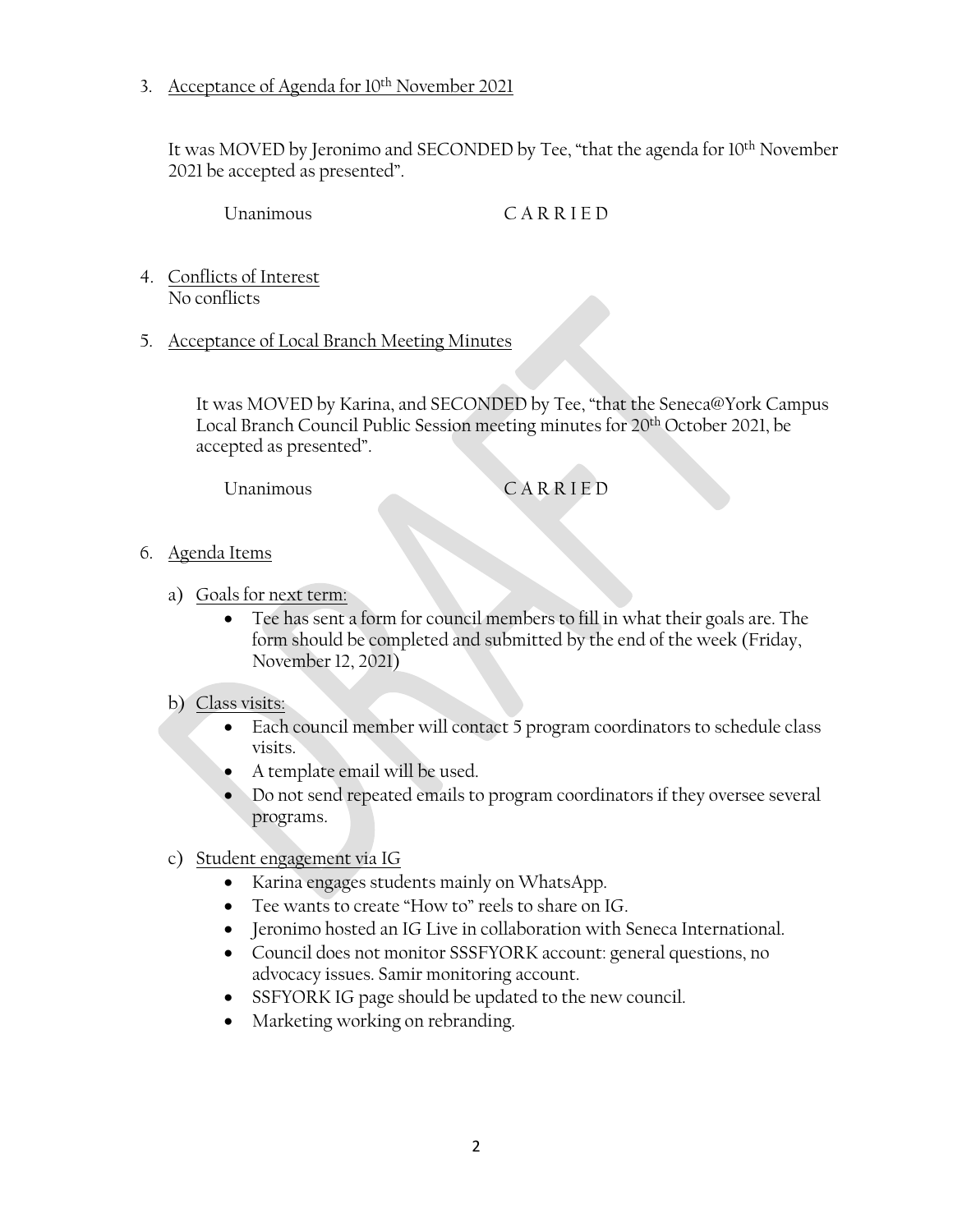- d) SSF@York virtual office.
	- Waiting for links and promotions.
	- Waiting for approval from President and ED.
	- Schedule already set up.
- e) Updated on Library and Cafeteria
	- Follow-up meeting will happen this Friday with Kurt (Campus Dean) and Alla (Senior Manager Campus Services).
	- Library closes at 7 pm, campus closes later (9 pm), students leave campus because they are not allowed to remain. The cafeteria should ideally be open 7am-7pm
	- Instagram poll should be conducted to determine cafeteria and library operation hours.
- 7. Members report:
	- a. Uneven distribution of work among Council members.
- 8. Committee Update:
	- a. Karina:
		- i. Travel Subsidy Committee has not met yet.
		- ii. Class Representatives Committee: made informal job description, waiting for approval from HR, approval from the board, unpaid vs. paid.
	- b. Tee:
		- i. Ancillary Fees Committee: approved the proposed changes to the Compulsory Ancillary Fees for 2022-23 with the understanding that should an in-person convocation not be possible, a suitable option will be developed in conjunction with the SSF, which may include, but is not limited to, a virtual convocation or other alternatives, including a partial refund of the records fee.
	- c. Jeronimo:
		- i. Clubs Committee: The clubs website will be hosted in the new Seneca's student intranet. The sanctioning process might be adapted for the new website. The committee is gathering feedback to start doing changes to the Clubs and Associations Policy in Winter 2022. The committee will also re-assess the possibility of SSF Board of Directors and Council members to be part of clubs and participate in their activities.
- 9. Assistance needed from Manager:
	- a. Campus Operations: Links for the virtual office.
	- b. Marketing and Communications: promotions of the new space on Instagram and Newsletter.
	- c. Marketing: IG polls for cafeteria and library.
- 10. Items to be brought to SSF Central:
	- a. Status of Travel Subsidy Committee.
	- b. Council hours and wages.
- 11. Date and Time of Next Meeting